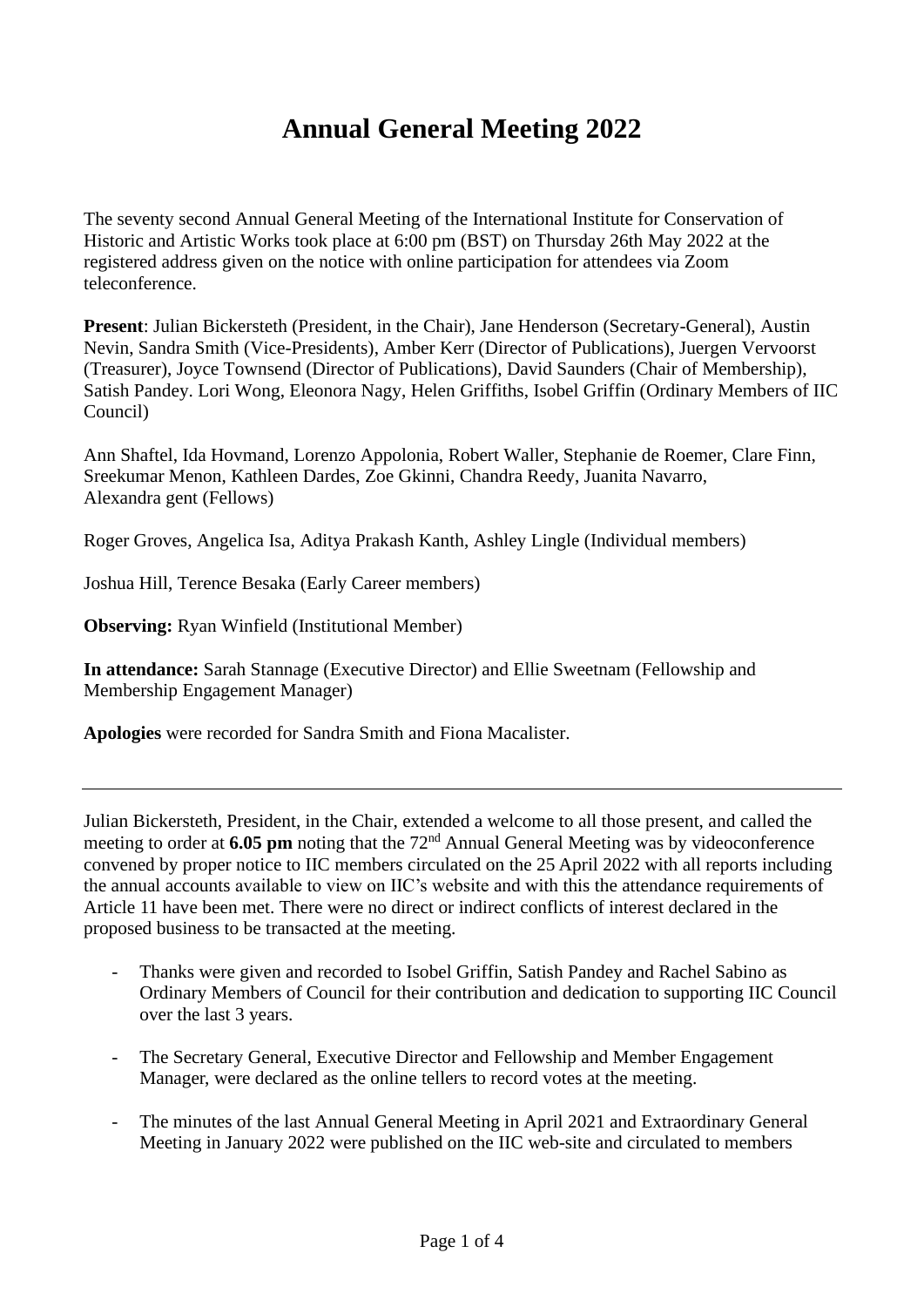electronically. The minutes were confirmed by members as read and a true and correct record by show of hands and were digitally signed by the president.

- *-* The Notice calling the present Annual General Meeting was published on the IIC web-site in April 2022 and sent to all eligible members by e-mail. The Notice was declared as read by a show of hands.
- The Reports and Financial Statements were sent by e-mail to members, in April 2022 and published in the IIC website. Members agreed by show of hands that the Reports and Financial Statements could be taken as read.

The president provided an overview to the year under review covering the first full year of the pandemic, it shows that IIC was able to be resilient to volatile events. In particular, we delivered our IIC Edinburgh Congress online, offering connection to conservators across 89 countries - and making networking and learning affordable for a new tranche of first-time attendees. We also worked collaboratively with other conservation and culture sector organisations, offered new and innovative CPD to our members, made progress on climate action, and continued to spread good practice, including through our major journal *Studies in Conservation* and sector magazine *News in Conservation*. We continue to build on the work from this sometimes difficult but ultimately innovative year - extending our membership geographically and offering opportunities and support to all members of IIC.

IIC's accounts have been audited by Sayer Vincent LLP and a technical review of IIC's financial reports and accounts was undertaken and signed by the auditors, showing that IIC made a healthy surplus at the year-end with IIC's investments recovering well following the initial shock of the pandemic, although it was noted that there is continued volatility to global markets.

No questions or queries were raised by member at the AGM.

*In respect to the Ordinary Resolutions included in the notice to members, these were taken together. The votes online in advance and at the meeting were combined. Members resolved to approve by 61 votes (For), 0 (against) and no abstentions were recorded, for the following resolutions:*

*Resolution 1:* **To receive and consider the Reports of the Council and the Auditors and the Financial Statements for the year ended 30 June 2021**

*Resolution 2:* **To appoint Sayer Vincent as Auditors to The Institute and to authorise the Council to fix their remuneration for the ensuing year.**

**On the basis of this, resolutions 1 and 2 were duly adopted.**

It was confirmed that Julian Bickersteth was standing for re-election as President for a second term of three years; Jane Henderson will be standing for re-election as Secretary General for a second term of three years; Juergen Vervoorst is standing for election in a new role as Director, Chair of Awards and Grants; Aditya Prakash Kanth and Meaghan Monaghan are standing for election in two roles, Director Chair of Emerging Professionals and Ordinary Member of Council, for the first time.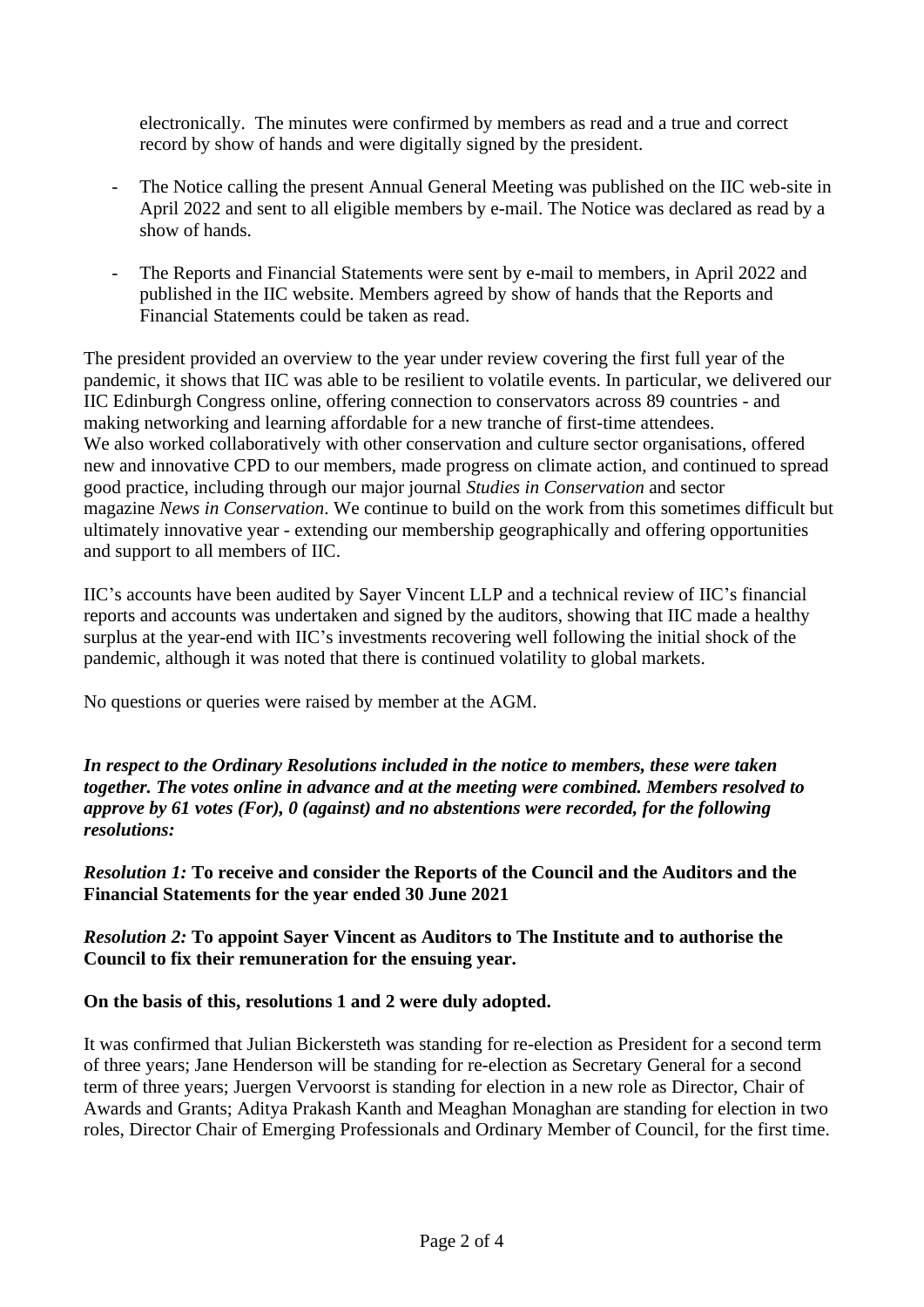The Secretary General made members aware at the AGM, that the successful candidate for Director, Chair of Emerging Professionals will automatically be withdrawn from candidature as an Ordinary Member of Council. A vote "for" candidates indicates that such candidate, if not elected as Director Chair of Emerging Professionals, would be acceptable to the voting member as an Ordinary Member of Council. A vote, may, therefore, be given in relation to each candidate.

Their election statements have been checked and reviewed by the Talent and Participation Committee and were published on the IIC website.

There were no proxy votes to consider.

## *Resolution 3: To elect a President*

Julian Bickersteth was standing for re-election for his second term. On the basis of the total vote, Julian Bickersteth was duly elected as President for a further three-year term**.**

## *Resolution 4: To elect a Secretary-General*

Jane Henderson was standing for re-election for her second term. On the basis of the total vote, Jane Henderson was duly elected as Secretary-General for a further three-year term.

### *Resolution 5: To elect a Director, Chair of Awards and Grants*

Juergen Vervoorst was standing for election in this new role. On the basis of the total vote, Juergen Vervoorst was duly elected as Director, Chair of Awards and Grants Committee.

### *Resolution 6: To elect a Director, Chair of Emerging Professionals*

The total votes received in advance and on the online poll taken during the AGM were counted, the following results 29 votes For Aditya Prakash Kanth and 25 votes For Meaghan Monaghan.

On the basis of the total vote, Aditya Prakash Kanth was duly elected as Director, Chair of Emerging Professionals Committee.

## *Resolution 7: To elect an Ordinary Member of Council*

On the basis of the total vote, Meaghan Monaghan was duly elected as an Ordinary Member of Council

A query was raised by David Saunders regarding the final vote and whether the name of the withdrawn candidate should have been removed on the online ballot for Resolution 7.

The Secretary General, Jane Henderson, and Member of Council, Helen Griffiths, explained that the outcome of the vote was not impacted by leaving the name of the withdrawn candidate on the ballot, as the polling for the ballot was prepared in advance and the result could not be pre-empted. It should be noted that both names were entered on the resolution and voting forms circulated to members in advance. The outcome of the vote for resolution 6, would only be known once the count was confirmed by the tellers during the AGM. Effectively, any votes cast by eligible members at the AGM or in advance of the AGM for the withdrawn candidate for Resolution 7 would be discounted by the tellers.

#### *Resolution 8: To transact any ordinary business*

Julian Bickersteth, noting that there was no further business, declared the annual general meeting closed at 6.35 p.m. (BST).